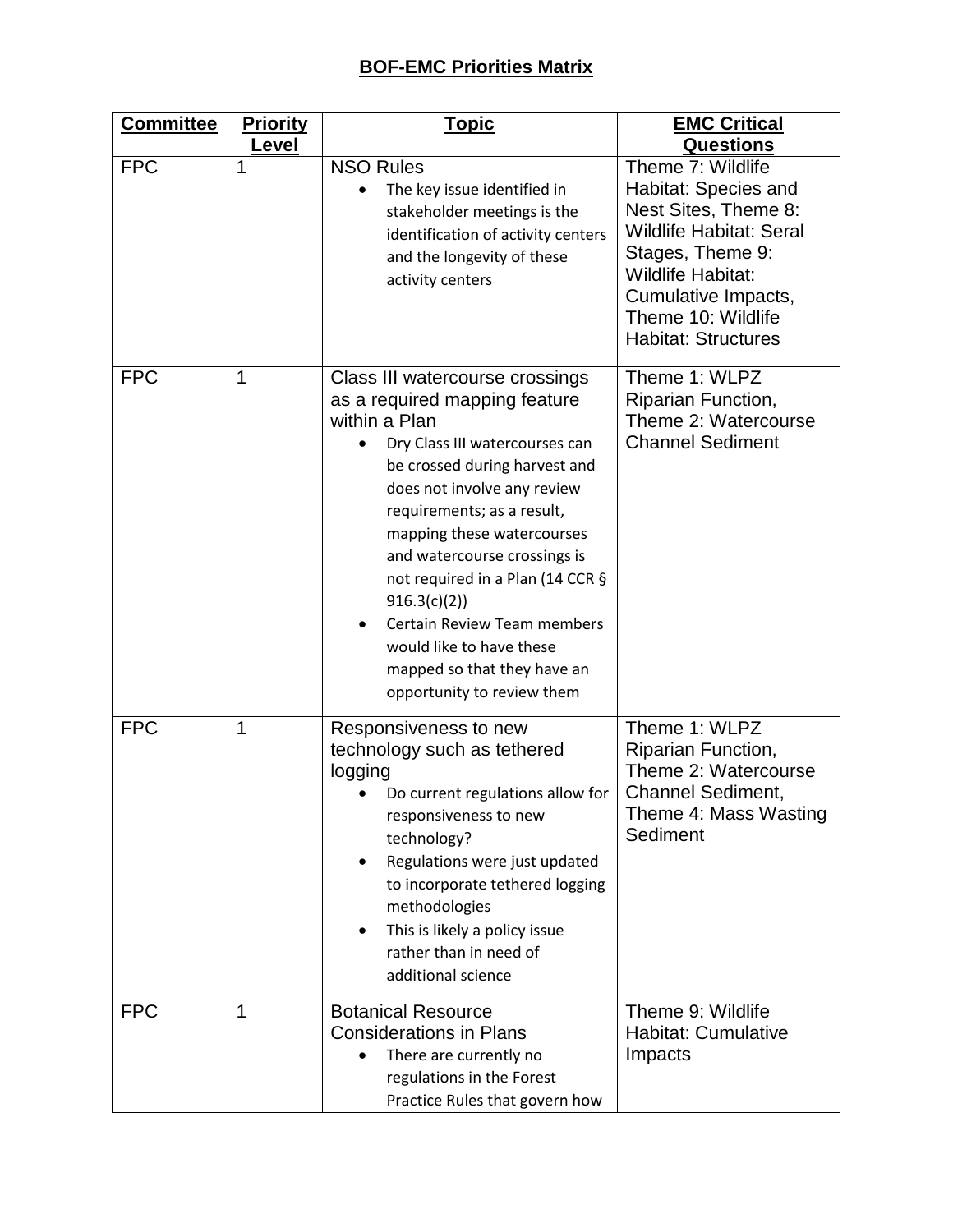| <b>Committee</b> | <b>Priority</b> | <u>Topic</u>                                                                                                                                                                                                                                                                                                                                                                                                                                                                                                                                                                                                                                                                                                                                                                                                                                                                               | <b>EMC Critical</b>   |
|------------------|-----------------|--------------------------------------------------------------------------------------------------------------------------------------------------------------------------------------------------------------------------------------------------------------------------------------------------------------------------------------------------------------------------------------------------------------------------------------------------------------------------------------------------------------------------------------------------------------------------------------------------------------------------------------------------------------------------------------------------------------------------------------------------------------------------------------------------------------------------------------------------------------------------------------------|-----------------------|
|                  | Level           |                                                                                                                                                                                                                                                                                                                                                                                                                                                                                                                                                                                                                                                                                                                                                                                                                                                                                            | <b>Questions</b>      |
|                  |                 | botanical resources are treated<br>in the THP process<br>Guidance exists from both<br>CDFW and CAL FIRE, but<br>stakeholders have indicated<br>that it is implemented<br>inconsistently and is sometimes<br>unclear<br>A key issue is that no<br>٠<br>effectiveness monitoring has<br>been done to assess whether<br>the current process is working<br>in the 20+ years that it has<br>been used                                                                                                                                                                                                                                                                                                                                                                                                                                                                                           |                       |
| <b>FPC</b>       | $\overline{2}$  | <b>Monitoring for Adaptive</b><br>Management in Watersheds with<br>Coho Salmon<br>From the 2019 Priorities: "14<br>CCR § 916.11 requires the<br>Board to develop a monitoring<br>and adaptive management<br>program for timber harvesting<br>operations in watersheds with<br>coho salmon The Board has<br>since established a new<br>science-based, multi-<br>stakeholder, and multi-<br>disciplinary Effectiveness<br>Monitoring Committee (EMC)<br>for the purpose of reviewing<br>the efficiency and effectiveness<br>of the Board's Forest Practice<br>Rules relative to forestry and<br>environmental protection,<br>including the protection of<br>watershed resources critical to<br>listed species such as coho<br>salmon. The FPC will review the<br>history and requirements of 14<br>CCR § 916.11 to ensure the<br>mission and activities of the<br>EMC adequately address the | Theme 5: Fish Habitat |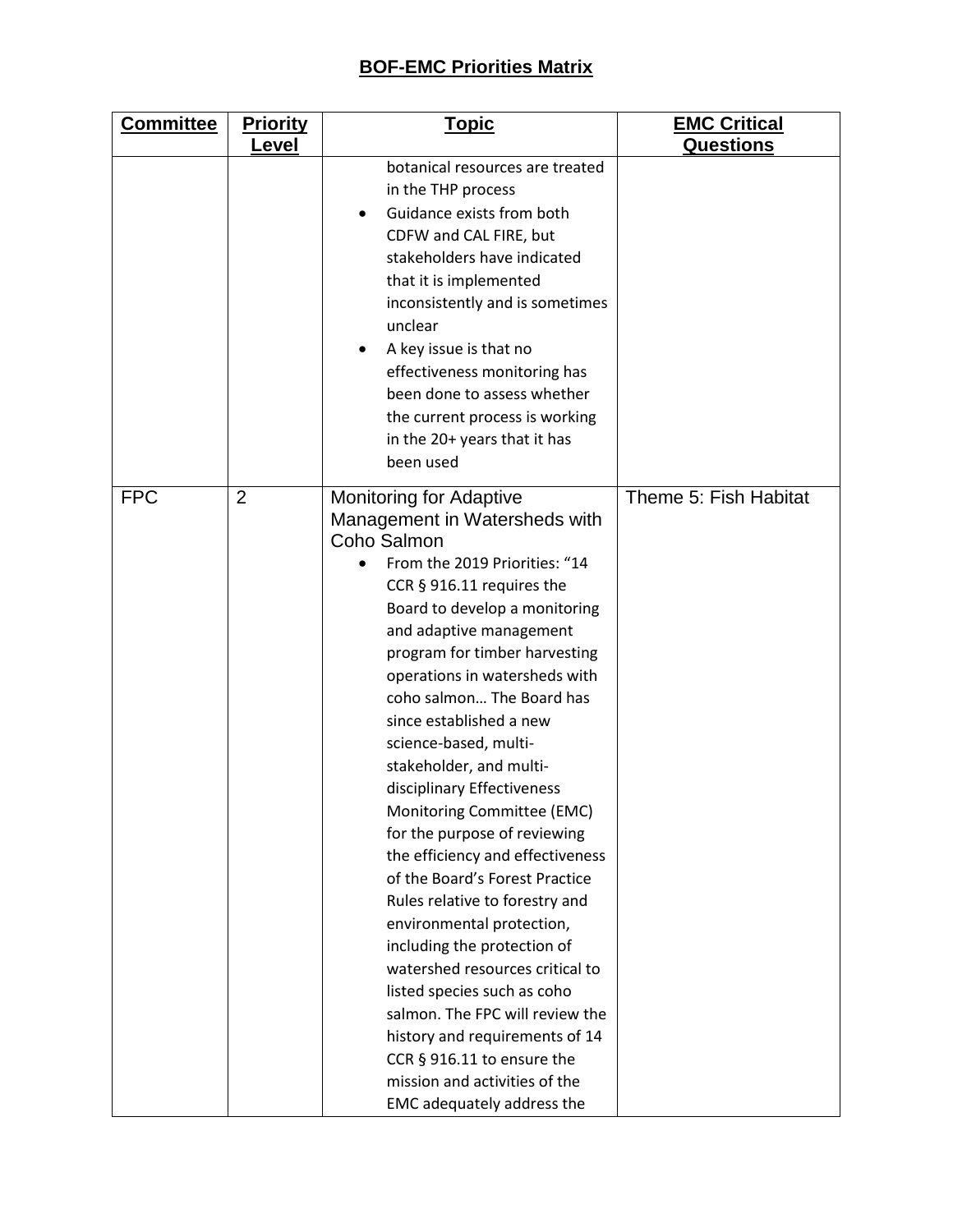| <b>Committee</b> | <b>Priority</b> | <u>Topic</u>                                                                                                                                                                                                                                                                                                                                                                                                                                                                                            | <b>EMC Critical</b>                                                                                                                                                                                                                                         |
|------------------|-----------------|---------------------------------------------------------------------------------------------------------------------------------------------------------------------------------------------------------------------------------------------------------------------------------------------------------------------------------------------------------------------------------------------------------------------------------------------------------------------------------------------------------|-------------------------------------------------------------------------------------------------------------------------------------------------------------------------------------------------------------------------------------------------------------|
|                  | Level           | purposes stated for this Rule<br>and will determine if any<br>additional specific Board action<br>is necessary."                                                                                                                                                                                                                                                                                                                                                                                        | <b>Questions</b>                                                                                                                                                                                                                                            |
| <b>FPC</b>       | $\overline{2}$  | <b>Variable Retention Silviculture</b><br>14 CCR § 913.4(d) is not<br>currently used widely,<br>apparently because of the<br>complexity of the rule and<br>potentially long-term<br>management requirements<br>following harvest<br>Question: are the spatial and<br>temporal constraints in this<br>rule necessary to meet its<br>premise of resource objectives?<br>A literature review may be<br>done to address the biological<br>resource objectives to see what<br>retained structure is adequate | Theme 6: Wildlife<br>Hazard, Theme 7:<br><b>Wildlife Habitat: Species</b><br>and Nest Sites, Theme<br>8: Wildlife Habitat: Seral<br>Stages, Theme 9:<br><b>Wildlife Habitat:</b><br>Cumulative Impacts,<br>Theme 10: Wildlife<br><b>Habitat: Structures</b> |
| <b>FPC</b>       | 3               | <b>Transition Silviculture use after</b><br><b>Selection Silviculture</b><br>The Committee Chair indicated<br>that this is a process issue and<br>probably does not need<br>additional science to resolve<br>the issue                                                                                                                                                                                                                                                                                  | Theme 6: Wildlife<br>Hazard, Theme 7:<br><b>Wildlife Habitat: Species</b><br>and Nest Sites, Theme<br>8: Wildlife Habitat: Seral<br>Stages, Theme 9:<br><b>Wildlife Habitat:</b><br>Cumulative Impacts,<br>Theme 10: Wildlife<br><b>Habitat: Structures</b> |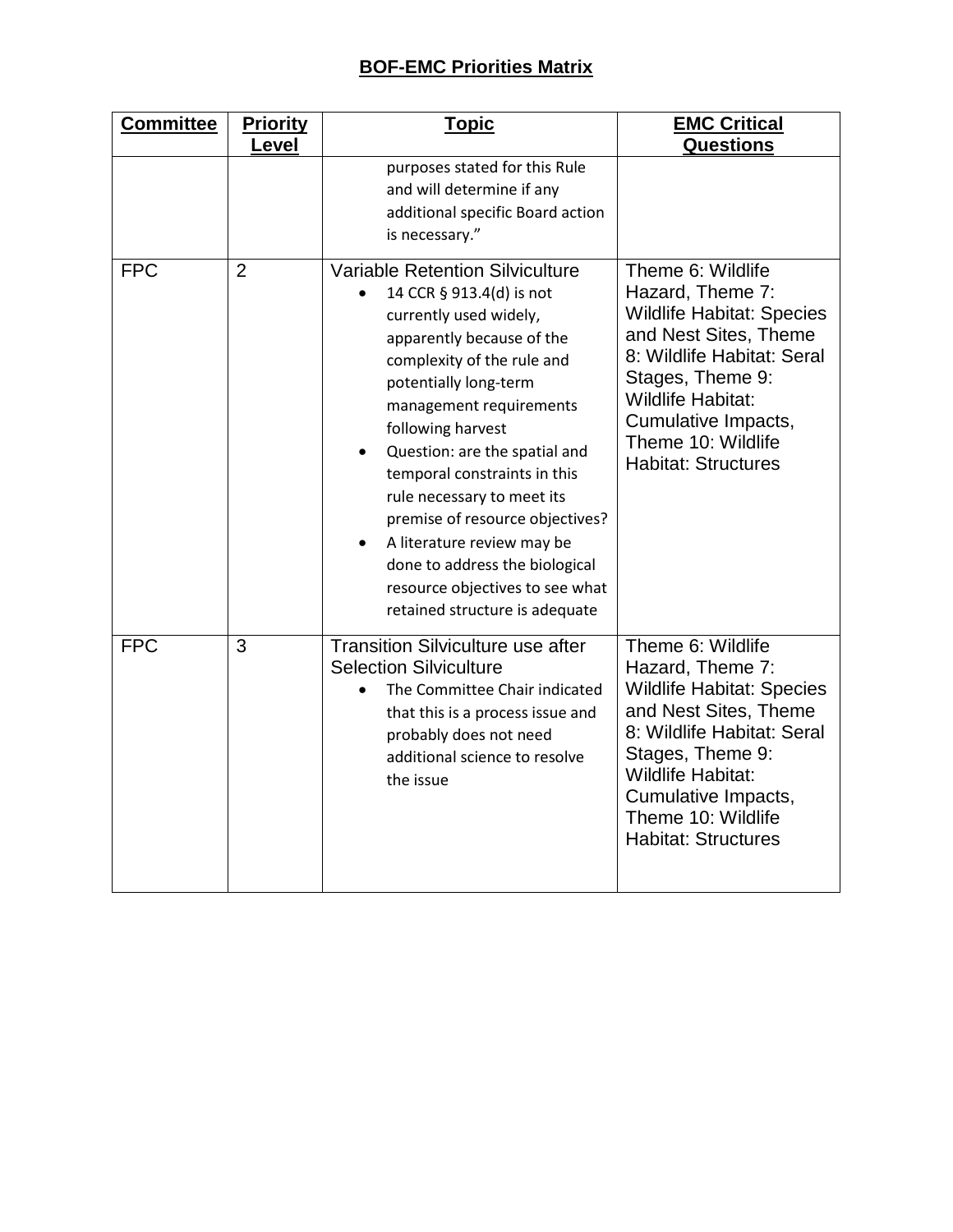| <b>Committee</b> | <b>Priority</b> | <u>Topic</u>                                                                                                                                                                                                                                                                                                                                                                                                                                                                                                                                                                                                                                                                                                                                                                                                                                                         | <b>EMC Critical</b>                                                                                                                                                                                                                                         |
|------------------|-----------------|----------------------------------------------------------------------------------------------------------------------------------------------------------------------------------------------------------------------------------------------------------------------------------------------------------------------------------------------------------------------------------------------------------------------------------------------------------------------------------------------------------------------------------------------------------------------------------------------------------------------------------------------------------------------------------------------------------------------------------------------------------------------------------------------------------------------------------------------------------------------|-------------------------------------------------------------------------------------------------------------------------------------------------------------------------------------------------------------------------------------------------------------|
|                  | Level           |                                                                                                                                                                                                                                                                                                                                                                                                                                                                                                                                                                                                                                                                                                                                                                                                                                                                      | <b>Questions</b>                                                                                                                                                                                                                                            |
| <b>MC</b>        | 1               | Group B Designation for<br>Monterey Pine, Eucalyptus, etc.<br>Only an issue in the coastal<br>zone where a coastal<br>development permit is required<br>for harvest of these species<br>Inland, these species can be<br>$\bullet$<br>harvested with little oversight<br>because they are not subject to<br>the Forest Practice Act as non-<br>commercial species<br>Not a high priority for science<br>٠<br>according to the Committee<br>Chair, more of a policy issue                                                                                                                                                                                                                                                                                                                                                                                              | Theme 6: Wildlife<br>Hazard, Theme 7:<br><b>Wildlife Habitat: Species</b><br>and Nest Sites, Theme<br>8: Wildlife Habitat: Seral<br>Stages, Theme 9:<br><b>Wildlife Habitat:</b><br>Cumulative Impacts,<br>Theme 10: Wildlife<br><b>Habitat: Structures</b> |
| <b>MC</b>        | 1               | <b>Basal Area Stocking Standards</b><br>Some landowners (largely<br>inland) are having trouble with<br>stands converting to white fir<br>due to lack of sufficient<br>openings for pine regeneration<br>when they use uneven aged<br>management and meet current<br>requirements for basal area<br>stocking standards.<br>These landowners are looking<br>$\bullet$<br>for more flexibility to use more<br>group selection and transition<br>sylvicultural methods to<br>facilitate more openings and<br>more pine regeneration.<br>Perhaps EMC projects testing<br>implementation of these more<br>flexible standards on<br>ecologically unique stands<br>could be useful to see if the<br>rules are effective or need<br>revision? This can already be<br>done with alternative<br>prescriptions, but is potentially<br>perceived as difficult to get<br>approved. | Theme 6: Wildlife<br>Hazard, Theme 7:<br><b>Wildlife Habitat: Species</b><br>and Nest Sites, Theme<br>8: Wildlife Habitat: Seral<br>Stages, Theme 9:<br><b>Wildlife Habitat:</b><br>Cumulative Impacts,<br>Theme 10: Wildlife<br><b>Habitat: Structures</b> |